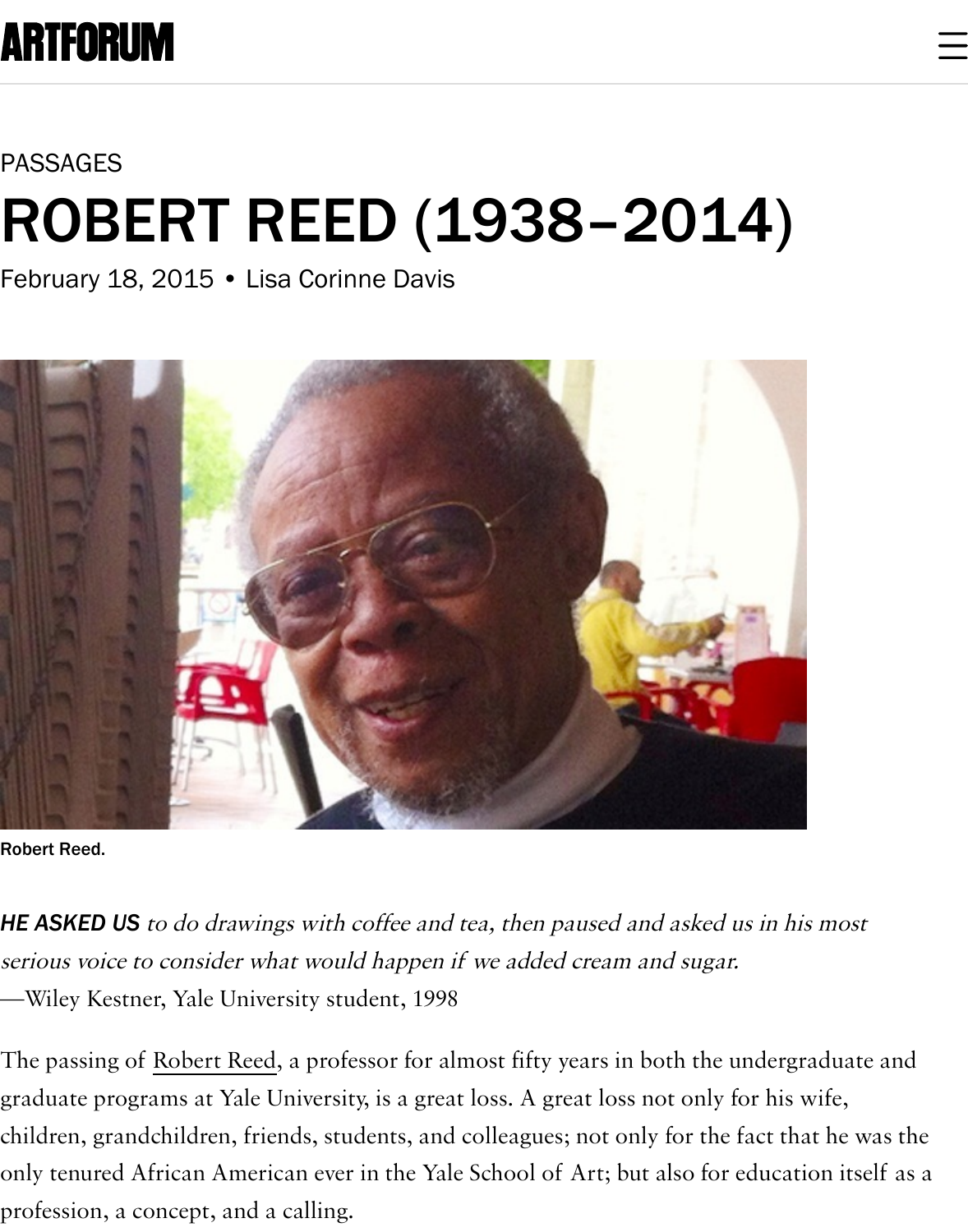as he was known to many, fulfilled his role as a professor by placing his artistic ego notion that has become foreign, forgotten, overlooked, or simply unfashionable in  $\varepsilon$ education today.



Robert Reed, *Cabbage*, 2000, collage, 20 x 16". Courtesy of David Findlay Jr Gallery, NY.

[Much has been said of Bob's demanding teaching style. He famously ex](https://www.artforum.com/passages/lisa-corinne-davis-on-robert-reed-1938-2014-50354#)pected his p students to produce twelve paintings and his drawing students to produce fifty draw second class. In addition, students were to attend a kind of weekend art boot camp Norfolk campus, where they worked from morning until night. He accepted no exc work not fully done. Most apparent was that his methods displayed his belief in the